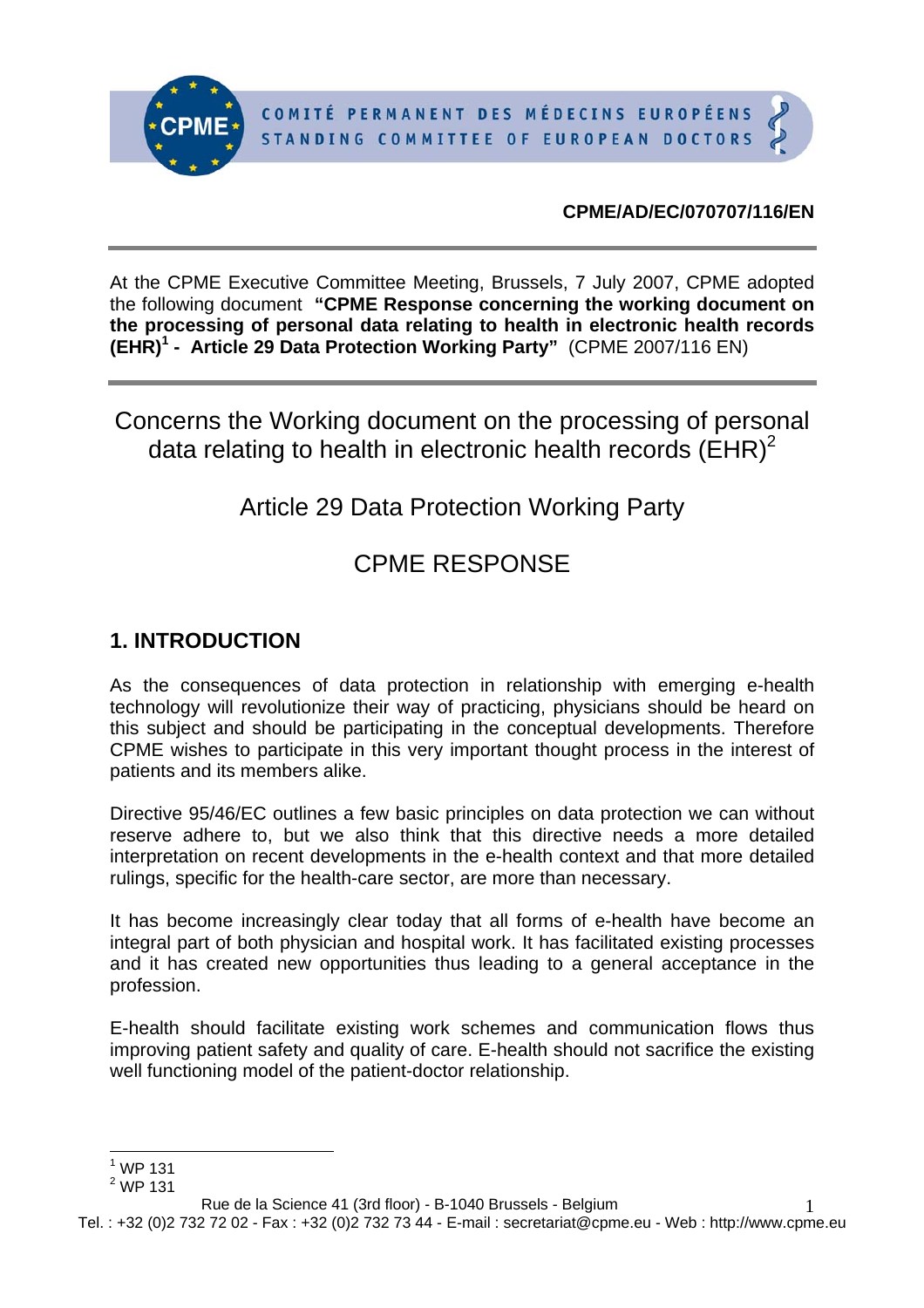

The patient-doctor relationship implies a direct and physical, face to face contact between the physician and his patient. This particular relationship is not only built on mutual trust but also on human communication skills and observation. All physicians agree that a direct anamnesis and physical examination of the patient is the cornerstone of medical practice. This can not be replaced by robotised, virtual or remote procedures.

These procedures can be used however when under very specific circumstances direct contact can not be established or is very difficult to be established.

CPME strongly calls for the consideration of new risk scenarios. The more data is concentrated and aggregated the more attractive it becomes for a whole lot of potential power players.

Paper records only exist in one place at one time and can only be copied in a cumbersome procedure. EHRs give a totally new dimension to the security threat and should also induce a totally new reflection on the optimal protection.

CPME wishes to stress the importance of a European-wide regulation of identification and authentication procedures for patients and health care professionals alike. This regulation is a prerequisite for any form of integrated E-health applications. Also, a legal framework should be in place before the further development of e-systems in order to provide the legal safeguards needed.

### **2. DEFINITION OF EHR**

*"A comprehensive medical record or similar documentation of the past and present physical and mental state of health of an individual in electronic form and providing for ready availability of these data for medical treatment and other closely related purposes"* 

CPME agrees that such an ideal record will improve quality of care and provide important data for planning, statistics and quality control in health care.

Currently though, the form and content of medical records varies tremendously in the different member states due to ethno-cultural, historical and system reasons. CPME draws attention to the fact that the implementation of e-health and EHR solutions in different countries has already come a long way without any consideration for integrated trans-border approaches. It is important that further developments take account of the increased migration of patients and physicians.

Depending on whether countries have oriented their systems to more or less centralised data-bases and storage solutions, health care records exist under different shapes. We do not know of systems which integrate all available data on a patient in a commonly accessible single record. Usually medical records are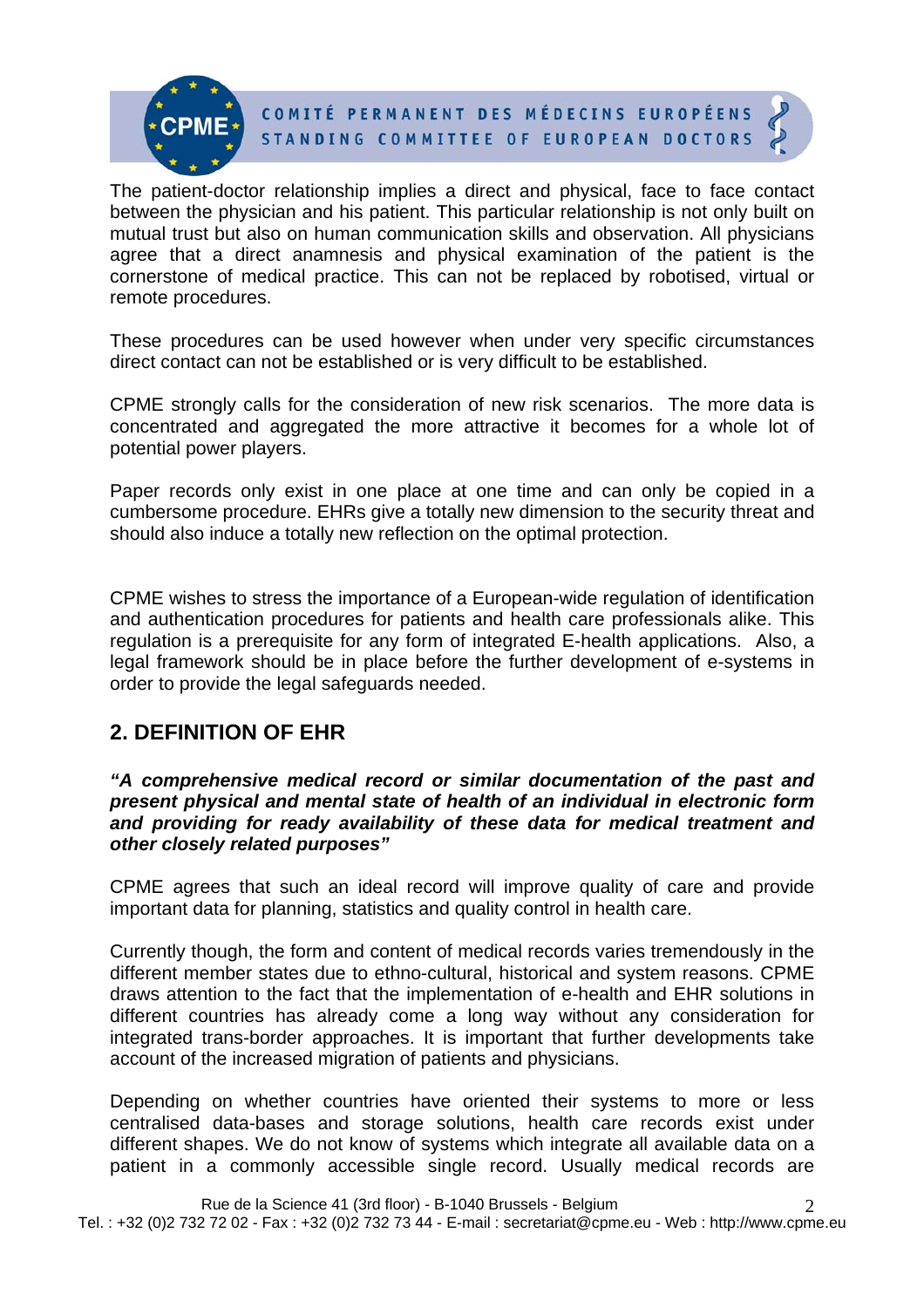

COMITÉ PERMANENT DES MÉDECINS EUROPÉENS STANDING COMMITTEE OF EUROPEAN DOCTORS

individual data compilations on a given patient gathered by a specific institution or health care professional.

Standardisation, modular structures, common data modules, patient summaries and resumes are extremely difficult to realise and create a totally new set of yet unknown problems on issues such as updating, liability and validation. These concepts need to be discussed in-depth and thoroughly tested with the full involvement of physicians and other health care professionals.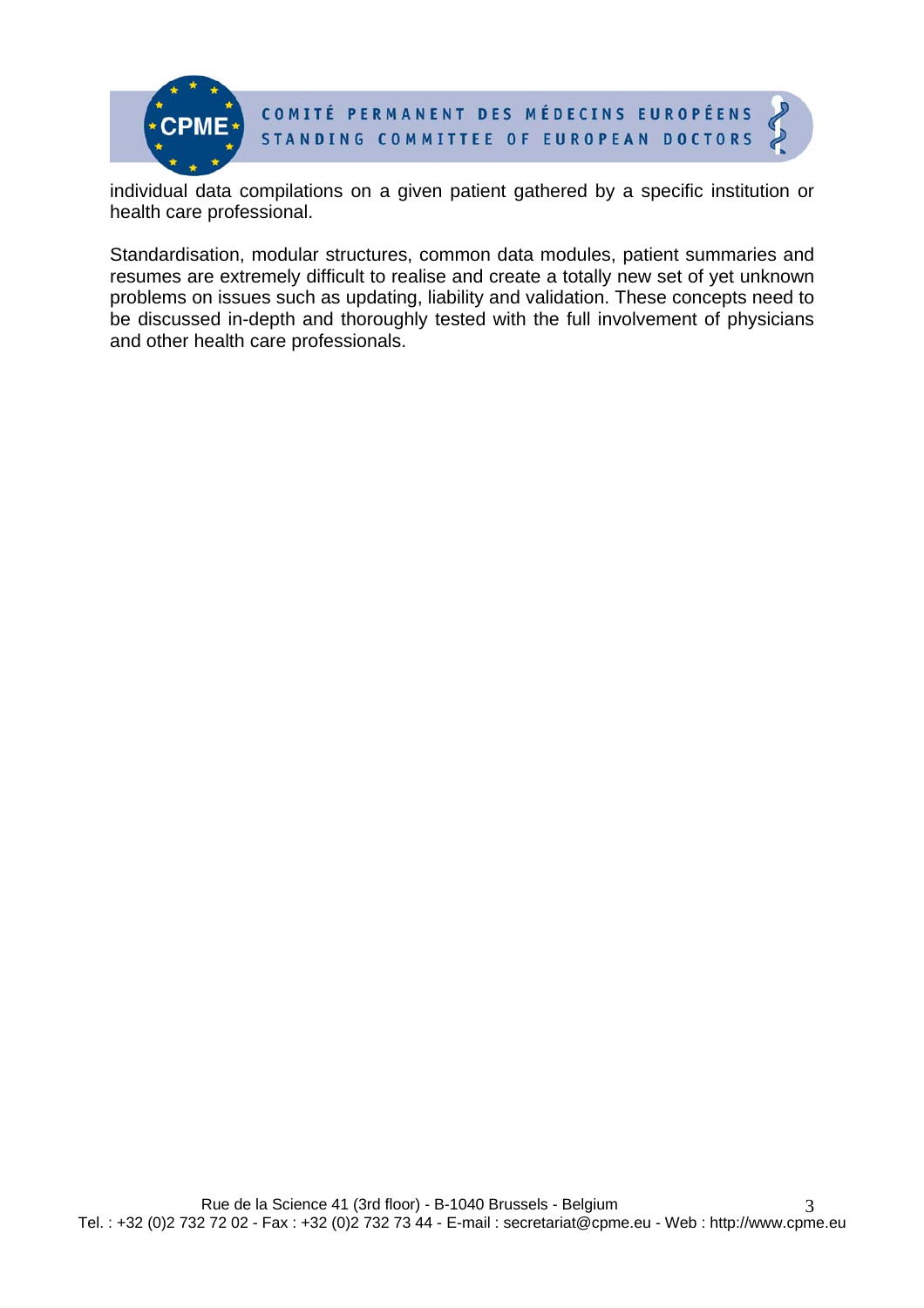

## **3. DETAILED COMMENTS**

*All data contained in medical documentation, in electronic health records and in EHR systems should be considered to be "sensitive personal data"* 

CPME agrees.

*Consent must be given freely Consent must be specific Consent must be informed* 

CPME agrees to these basic principles which imply that patients' consent should never be taken for granted or be obtained on a simple declaration of intent.

In emergency situations "break the glass" procedures should be made possible. This should only be possible if a relevant legal framework and adequate logging procedures are in place.

*This relationship of confidentiality (patient-doctor) excludes all third parties, even other health care professionals, unless the patient has agreed to passing on his data or it is foreseen especially by law* 

CPME regards this to be a general principle.

*Keeping and using patient's records is traditionally limited to the direct bilateral relationship between a patient and the health care professional* 

CPME agrees.

*The article 29 Working Party is not convinced that relying only on the obligation to professional secrecy provides sufficient protection in an EHR environment. A new risk scenario calls for additional and possible new safeguards beyond those required by Article 8 in order to provide for adequate protection of personal data in an EHR context.* 

CPME agrees and supports your call for enhanced protection.

### **3.1 On self-determination**:

After submitting this chapter to our members it has become clear that concepts vary widely. Some countries allow for opt-outs or partial opt-outs in relation to consent for the recording and/or sharing of health data. In particular, the Scandinavian countries do not accept opt-outs or give the patient a right to erase or delete part of their records. They do give them total access and the right to include personal entries in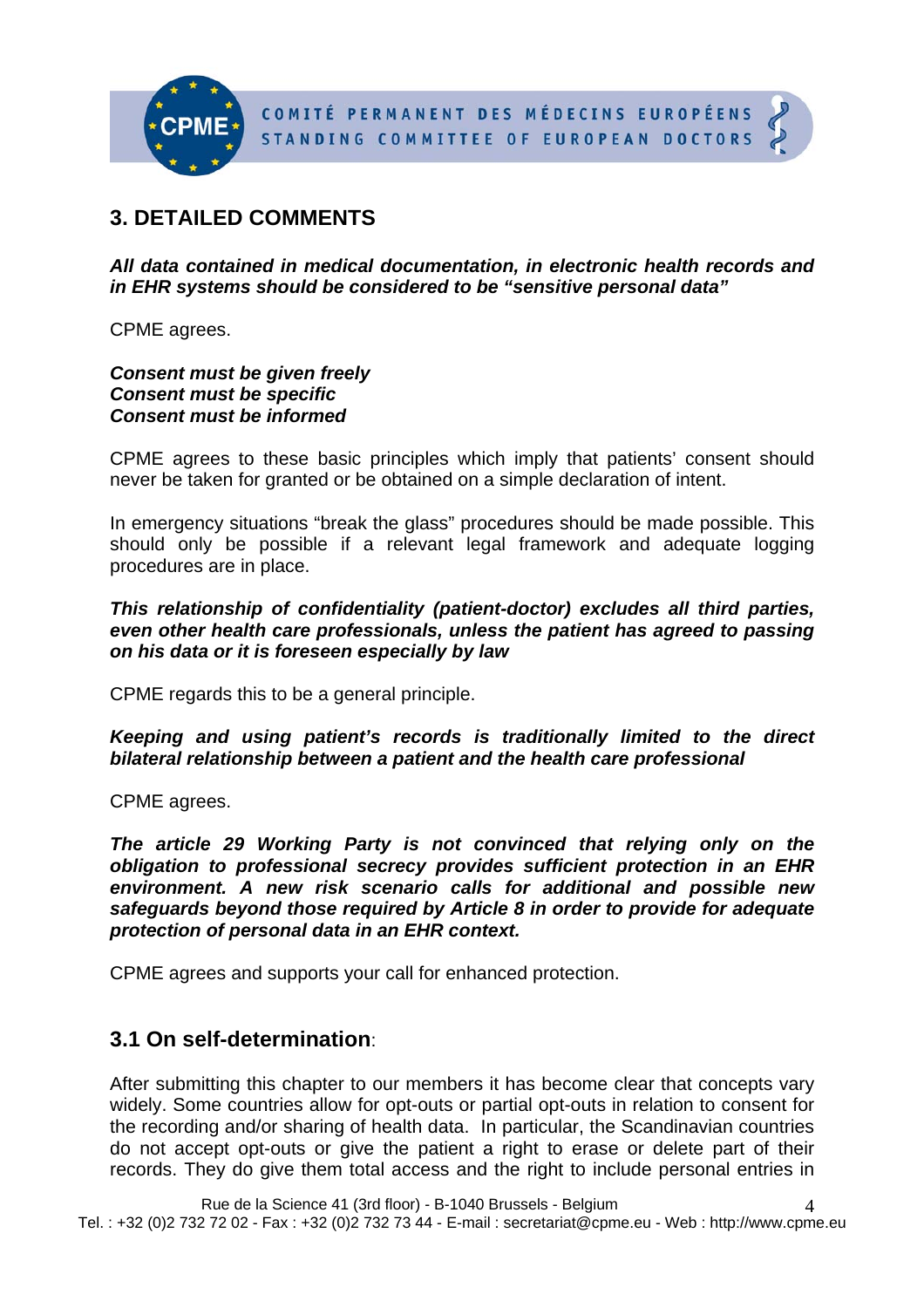

the records. Other countries give the patient the right to modify or delete part of their records. In France they might not even allow for a "flag" to indicate that there are deleted portions in the record.

Patient rights in certain member states may extend to the ability to conceal or erase parts of his/her record. If this is done, it is in the interests of patient safety that there is an electronic "flag" on the record to indicate this. It is also important that patients are fully and comprehensively informed about the possible risks to their care by suppressing a part of their medical record. Issues such as physician liability and the patient responsibility in this context require special attention.

Access to the records is regulated differently from country to country and this may prove to be problematic, particularly on the level of third party data and certain highly sensitive (i.e. psychiatric) data.

The degree to which the extent of disclosure of data to other health professionals is granted varies as well. Again, Scandinavian countries accept a wide definition of sharing data among health care professionals. Other countries might require specific consent by the patient for every single data transfer.

CPME considers it good practice for patients to be asked for consent to the recording and/or sharing of data. CPME recognises that different member States and systems have varying approaches to these processes, but in *general* terms:

- Although consent can be presumed for the recording and sharing of information required for healthcare within the immediate healthcare team, it is good practice to obtain specific consent for this process, particularly in relation to sensitive information
- Specific consent should be obtained for the creation of a summary healthcare record, as well as for the sharing of information beyond the healthcare team

CPME recommends that in all cases and regardless of access control, an appropriate legal framework and relevant logging procedures should be in place to protect and regulate confidentiality.

### **3.2 On Identification and authentication**

#### *Health cards on smart card basis could contribute significantly to a proper electronic identification of patients and also to their authentication.*

CPME recognises the advantages of systems based on both patient and physician cards. We do however note that certain countries have developed alternative means of identification and authentication, including measures to ensure the secure transmission of data.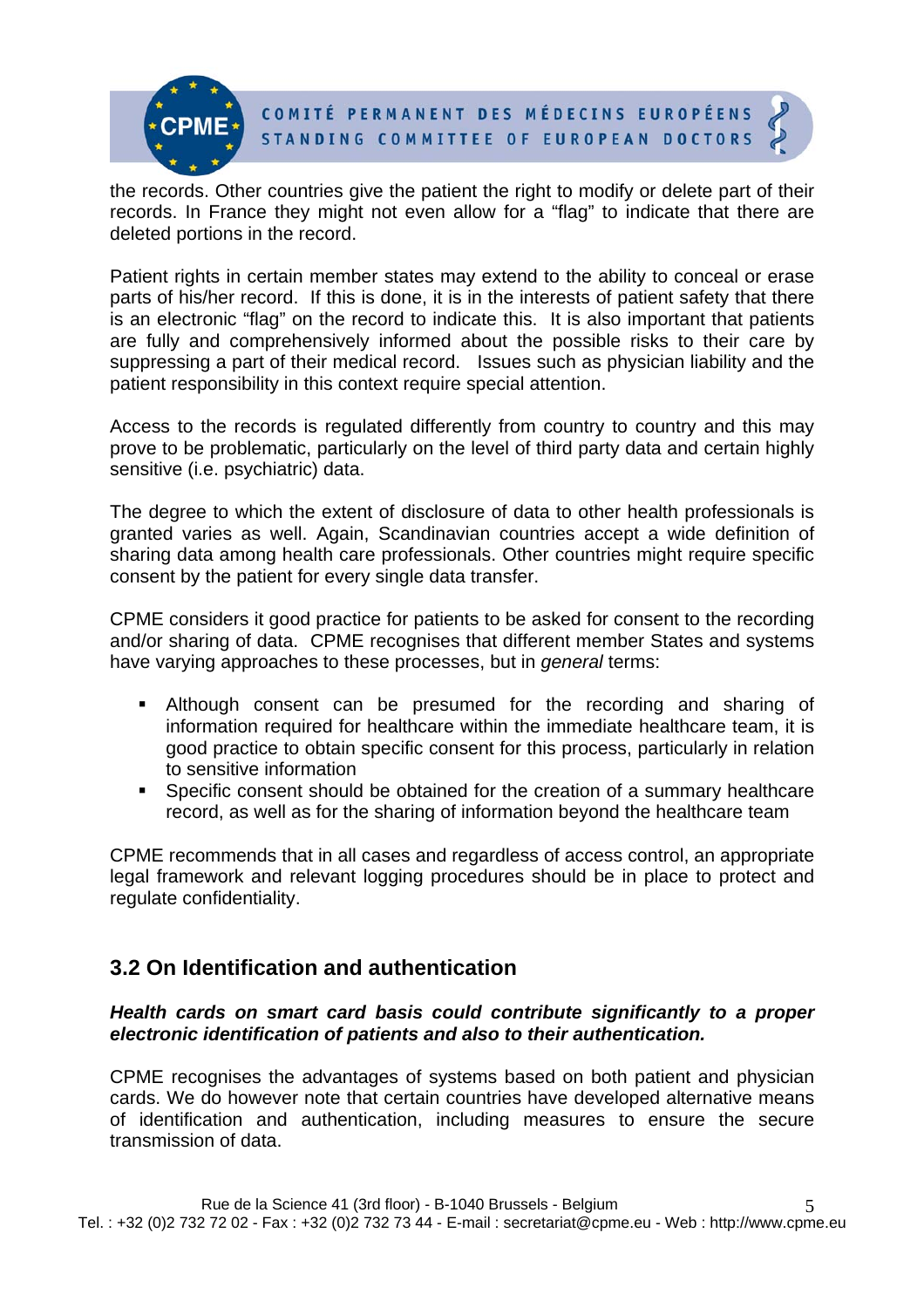COMITÉ PERMANENT DES MÉDECINS EUROPÉENS STANDING COMMITTEE OF EUROPEAN DOCTORS

In cases where cards are used both of them should be smart cards, not contain any direct data and should be used together and simultaneously to gain access to patient data. They should also include digital signatures and encryption capabilities.

Proper identification and authentication are essential, without these the whole system cannot work. Therefore CPME considers this to be a priority.

Also systems used to identify and authenticate must be compatible to service the increased migration of both patients and physicians.

General requirements of these systems are:

- Reliable confirmation of the physicians qualifications and registration/licensing status needs to be established in relation to the validation of the identity of the physician
- Clinical data should be accessible only with the consent and the identification of the patient, to the nominated physician.

#### *Only those healthcare professionals/authorized personnel of healthcare institutions who presently are involved in the patient's treatment may have access. There must be a relationship of actual and current treatment between the patient and the healthcare professional wanting access to his EHR record.*

In most of the countries the access to the record is limited to designated health care professionals who are directly involved in the patient's treatment/care and CPME is supportive of this approach.

#### *Accessing medical data in an EHR for purposes other than those mentioned in Article 8 should be in principle prohibited (insurance companies, employers, institutions for granting retirement et al)*

CPME agrees to this and stresses the need for a legal framework so infringements of these rules can be punished. In order to enforce this concept during identification and authorisation of the health care professional it should be mandatory to identify the status of the physician under which the data are accessed.

All information made available to healthcare insurers (whether private or governmental) must be restricted to the level required for the validation of a claim for payment or reimbursement.

### **3.3 On organised structure of an EHR system**

*Decentralised storage Centralised storage e-service under the patient's control*